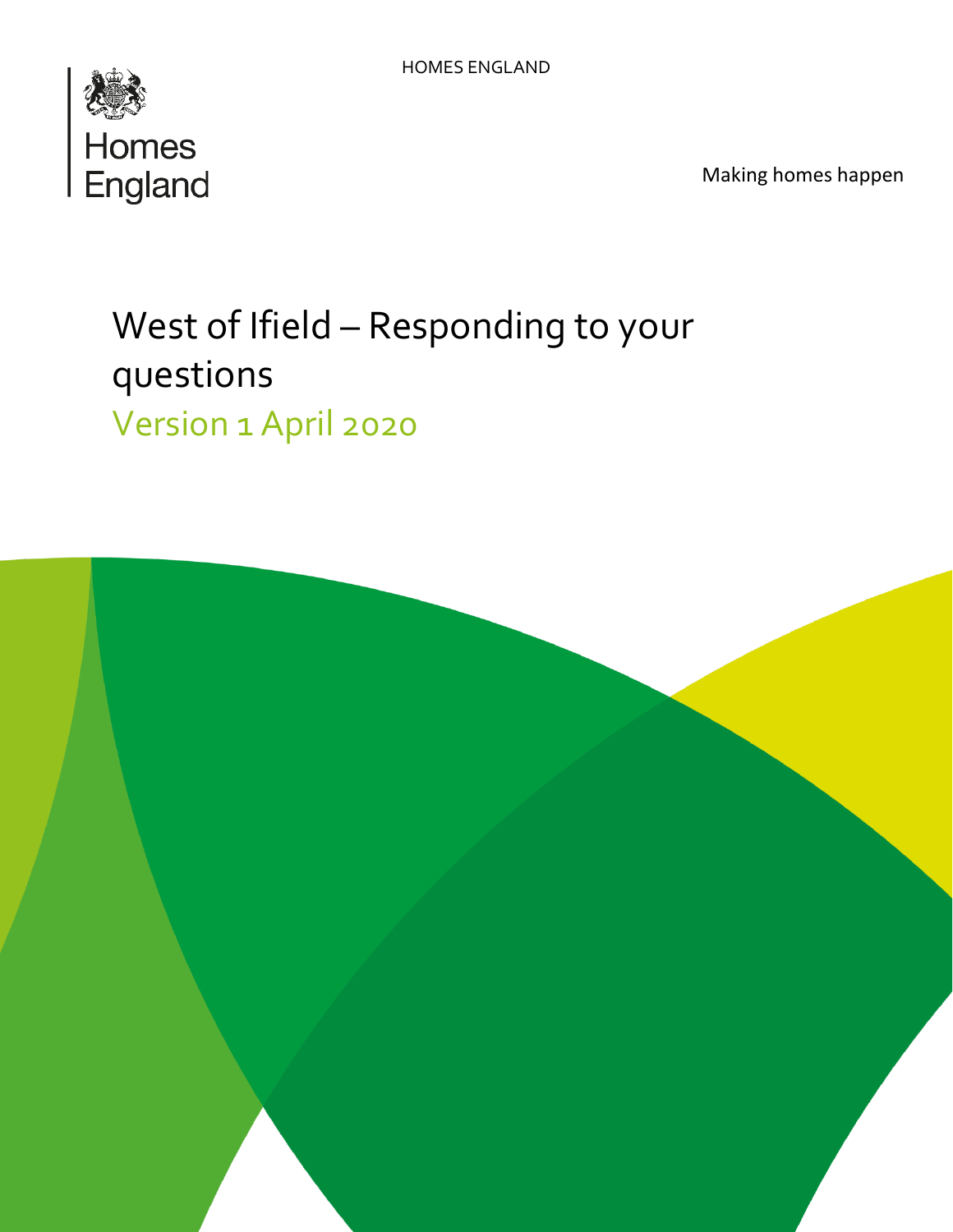# West of Ifield – Your questions answered

Homes England, the Government's housing accelerator, is promoting plans for new neighbourhoods which can provide 10,000 new homes over the next 30 years to the West of Ifield. These new neighbourhoods create the opportunity to provide vital infrastructure to the area including new schools, road improvements and community facilities.

In January 2020 we held a series of public engagement events to introduce our proposals and listen to people's ideas, concerns and aspirations. During and following these events we asked for your feedback on the proposals. We received over 500 feedback forms and this document provides our current thinking on the main questions and issues raised in this feedback.

As we hold further public engagement events, more questions and issues may arise, and our plans will become more detailed. This document will be continually updated and uploaded to our website [www.westofifield.co.uk](http://www.westofifield.co.uk/) over the course of the planning process.

# The Opportunity

## 1. How will Homes England work with the community to shape the proposals?

Ongoing community engagement is a vital part of shaping our plans. We want to create an environment where everyone can have their say and genuinely inform our future development proposals. We held a series of public engagement events in January 2020 and received feedback from over 500 residents, we have compiled all the responses into a report which highlights what is important to local residents the key concerns and opportunities to deliver wider benefits through the proposed scheme.

We want to continue to actively involve and speak with the community; we will hold further public engagement events later in the year subject to COVID-19 restrictions and continue this conversation through the planning and delivery stages. In the meantime, we will be publishing more material through social media and online a[t www.wesstofield.co.uk](http://www.wesstofield.co.uk/) starting with the initial public response to the consultation which is now online.

When possible we will restart face-to-face meetings and presentations and we plan to start up a community liaison group that will be made up of representatives from across the existing communities and those who might live in the new communities we are planning. We have already had discussions with elected members representing the wards most affected by the scheme and will continue to engage with your representatives throughout the process. Where possible, we also want to work with local schools/colleges, heritage and civic groups, resident's groups, faith groups, transport groups and business groups to ensure that all perspectives and needs are considered throughout the development of the proposals for the site.

If you have further thoughts on how we should engage and involve you and the wider community in our plans for West of Ifield, please get in touch.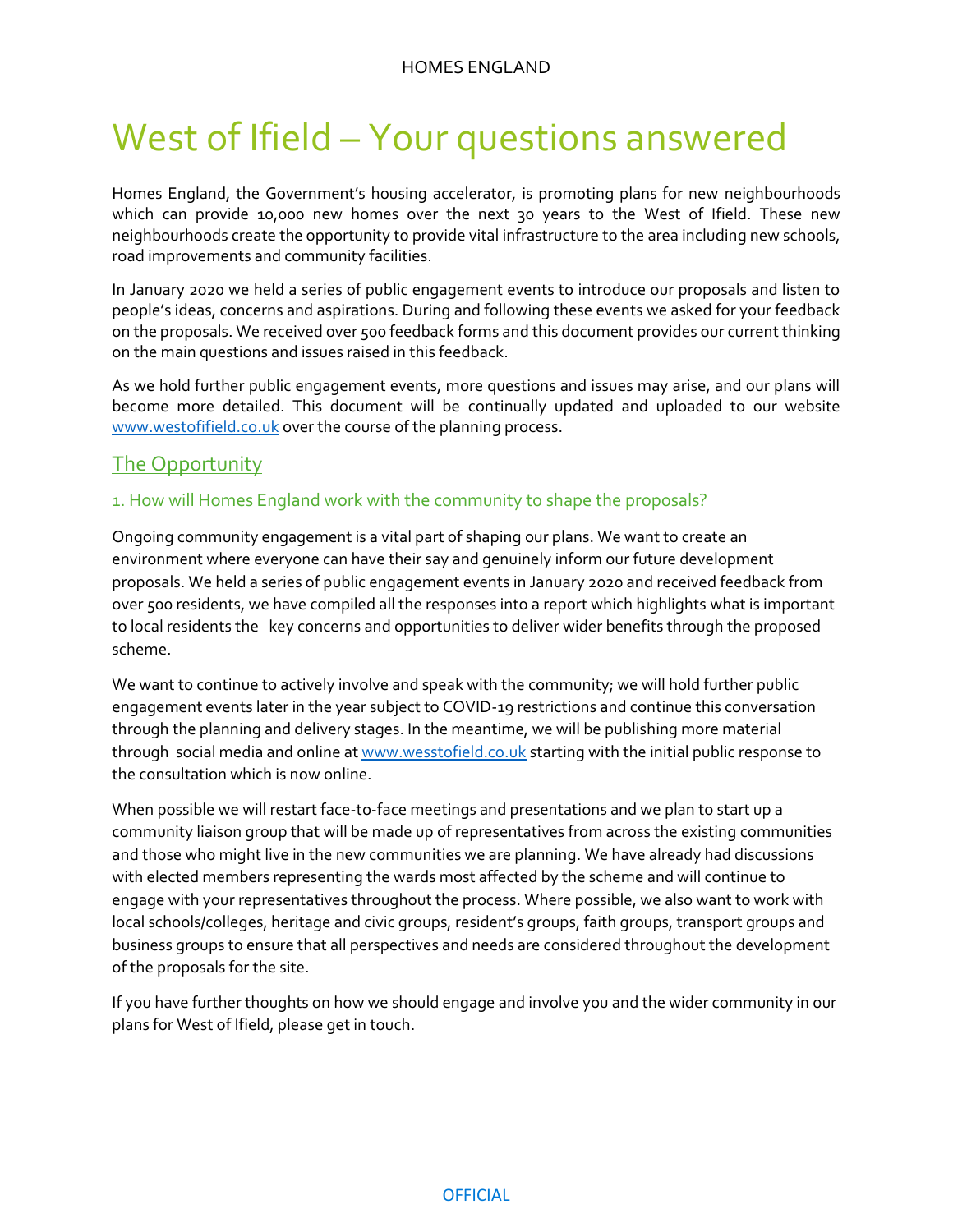# **Design**

1. How will you make sure that there is enough water and electricity for the new and existing residents?

## **Water**

We are actively engaging with utility providers to ensure the necessary infrastructure can be provided. Southern Water has already confirmed that there is enough capacity to supply the West of Ifield scheme and we will continue to work with them and Horsham District Council as part of a comprehensive infrastructure planning process to ensure a sustainable water supply can be provided to the larger Garden Town.

To help ensure there is sufficient water supply we will include a number of sustainability measures within our plans to reduce the water consumption and maximise its reuse wherever possible. Potential measures currently being considered include:

- Water efficiency measures combined with household education to improve water use. Water efficiency measures could include water efficient fittings such as taps, dual flush toilets, low flow shower heads and efficient washing machines.
- Using a rainwater harvesting systems to provide water for domestic use. Rainwater can be used for non-drinking needs such as toilet flushing and gardening.
- The installation of a 'grey water' recycling system for water. This is water generated from domestic processes such as washing dishes, laundry and bathing.

# **Electricity**

We are actively engaging with utility providers to ensure the necessary infrastructure can be provided. While we will include measures within the development to reduce electricity demand as much as possible, a move towards cleaner energy and electric transport is expected to require an upgrade to the electricity supply. We will work with UK Power Networks to identify the best solution.

In addition, we are also looking at opportunities to incorporate onsite electricity generation and smart energy solutions. This will help reduce and manage future electrical demand and reduce the dependency on the National Grid.

# **Living**

## 1. How can you ensure that there will be affordable housing in the development?

## a. What do you mean by affordable?

Affordable housing is homes that are available to buy or rent below market values. There is no set price for affordable homes and there are a number of different affordable home products, which include social rented housing, shared ownership, affordable rent and new products such

#### **OFFICIAL**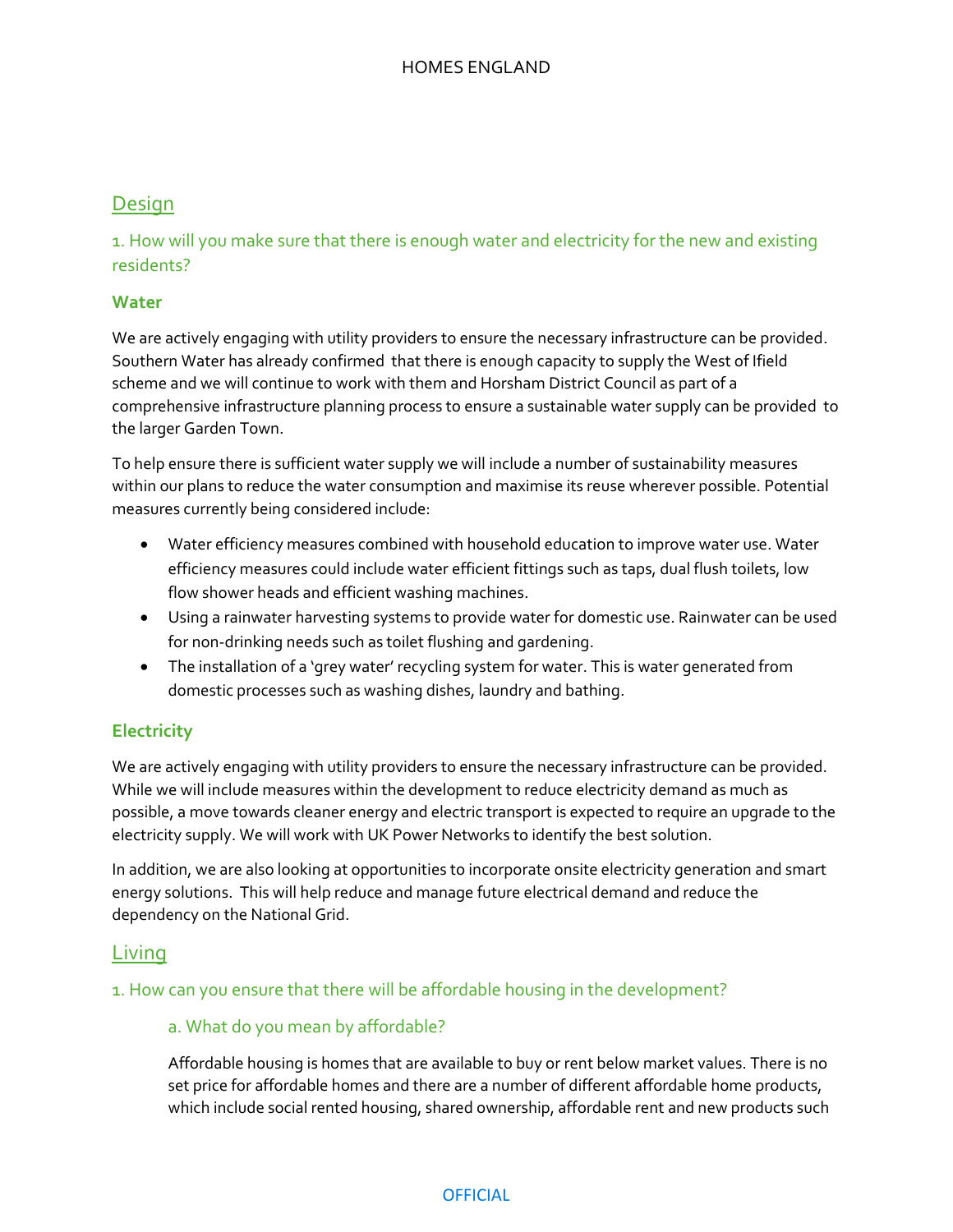as the recently announced First Homes. We will work with a range of providers to ensure the widest range of different affordable housing types are provided within the site to ensure as many people as possible have access to the new homes.

## b. Will this development be for Crawley or Horsham residents?

Affordable housing needs are identified in the North West Sussex Strategic Housing Market Assessment (2019) which covers Horsham, Crawley and Mid Sussex. The exact requirements will be confirmed by Horsham District Council through the preparation of their Local Plan Review (2020 – 2036). We will work with Horsham District Council as the Local Planning Authority and affordable housing providers to ensure that the identified needs are met.

## Environment

## 1. How will the new neighbourhoods improve the environment and combat the loss of green space?

Delivering new sustainable neighbourhoods is at the heart of our plans. We are committed to taking a landscape led approach to development, protecting the most sensitive environments (including Ifield Brook Meadows), ensuring at least 50% of the development is dedicated open space and that we achieve a 10% net gain in biodiversity. We are exploring options for the long-term stewardship and community ownership of opens spaces so that these spaces are protected in perpetuity.

Through the new buildings we are looking to ensure the design of the buildings helps protect the environment by promoting energy efficiency, incorporating large areas of new landscaping and 'greening' and encouraging the use of sustainable transport modes. Wherever possible, we will look to futureproof the design and layout of the built environment to ensure it can adapt to changing technologies that could further help improve the environment in the medium – long term.

#### 2. Will wildlife be protected?

We have undertaken a significant number of ecological surveys to understand what wildlife uses the sites. Further surveys are also planned for this year when appropriate to do so and these will inform our plans.

Based on these surveys areas of key ecological value have been identified. This includes Ifield Brook and Ifield Brook Meadows, Hyde Hill Local Wildlife Site and areas of ancient woodland. These areas will be protected with appropriate "buffer zones".

In addition, the surveys will identify key ecological corridors which are important to enable animals such as bats to cross the site and move into the open countryside. The proposed development will safeguard these corridors as far as possible, retaining key habitats and ensuring ecological connectivity is maintained.

We will avoid significant impacts on protected species as far as possible. If it is possible that there could be any effects on protected species, (such as bats, badgers or great crested newts), as a result of the proposed development, then following planning consent (if granted) we will apply for a Natural England licence under relevant separate legislation. This licence, which is legally enforceable, requires that the developer undertakes suitable mitigation measures (such as undertaking works at appropriate the required times of the year and under ecological supervision) as well as planting up

#### **OFFICIAL**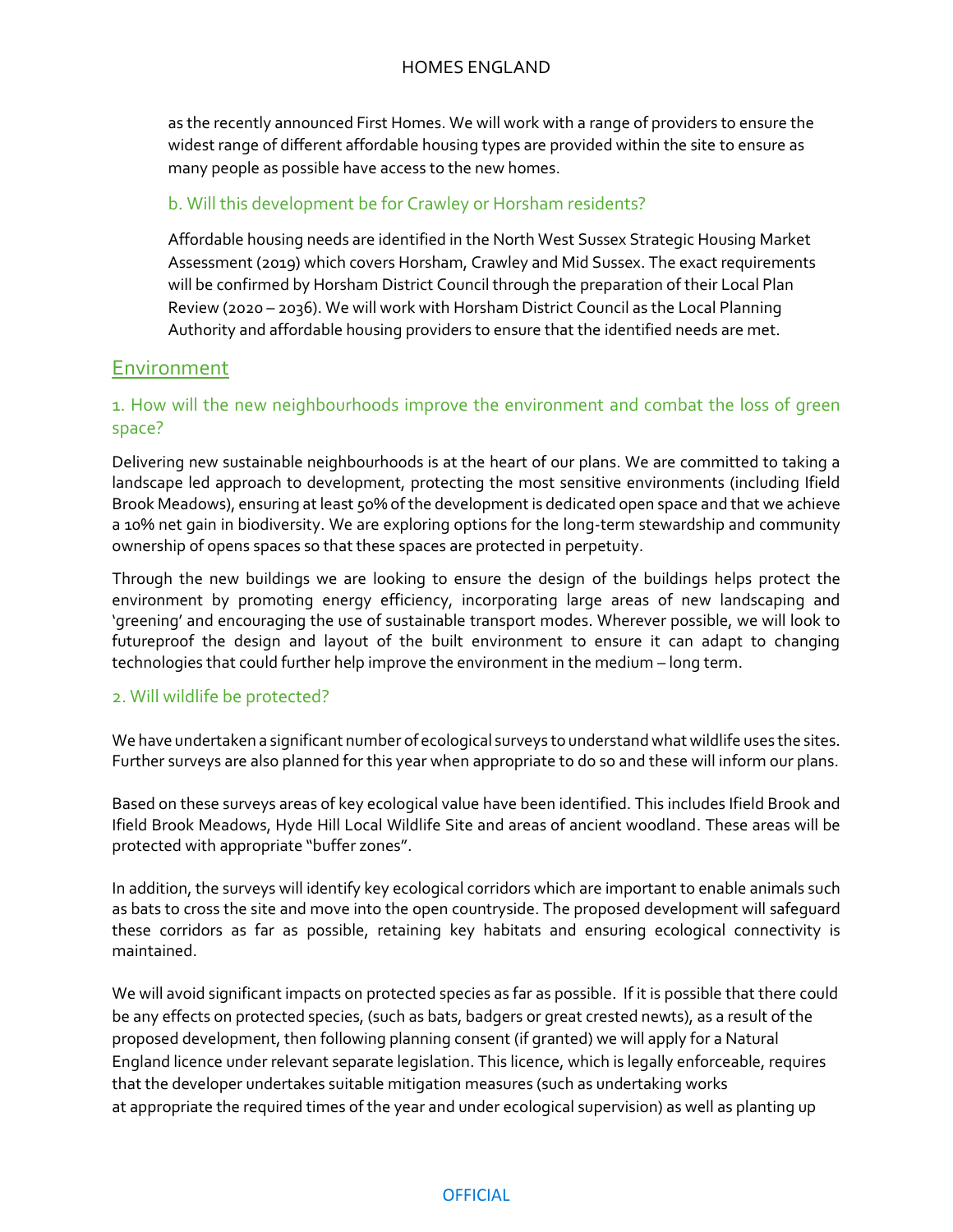suitable new habitat to compensate for the impacts caused. By building at scale, we can ensure that any compensatory habitat is provided on site as much as possible

## 3. What does a 10% net gain in biodiversity mean?

Biodiversity net gain means ensuring there is more nature on site after development than before. This requires assessing the biodiversity value of a site in its existing pre-development condition, then the value post development. A 10% biodiversity net gain requires a 10% improvement in biodiversity value over the existing situation following the development. This is determined by an independent Natural England biodiversity calculation tool.

We appreciate that the idea of developing a site may appear counter intuitive to improving biodiversity value. However, a site such as West of Ifield comprises a wide mix of greater and lesser areas of biodiversity value. The areas of lesser value such as simple, species poor grassland can be enhanced and improved by habitat management to develop into a species-rich grassland with far greater biodiversity benefits. Further enhancement measures could include creating new ponds, woodland, wetland areas or a whole variety of different habitats. This is the method used to 'balance' the biodiversity loss from proposed buildings and roads on-site.

The approach to biodiversity 10% net gain will be agreed with relevant ecological groups and supported by a long-term habitat management plan.

# 4. How can the development protect the land from flooding? How do you know that the development will not make flooding worse?

We know that flood risk is an important issue. There are two types of flood risk we need to be aware of, surface water flood risk and fluvial flood risk (also called riverine flooding) and these will be both be fully considered as part of a site-specific flood risk assessment. We are already aware of a number of potential flood risks and are taking the following steps to ensure they are fully accounted for within our emerging plans:

- **Fluvial Flooding –** we are reviewing the Environment Agency's flood mapping to ensure that our scheme complies with planning policy requirements and takes account of climate change impacts and will ensure that the most vulnerable development being directed away from flood risk areas. By working with the Environment Agency and through our commitment to retain 50% of the site as open space, we will retain the existing flood plain area and maximise opportunities to incorporate further flood alleviation measures within the scheme.
- **Surface Water Flooding -** there is currently variable surface water runoff across the site which is uncontrolled. In some areas this has led to localised flooding on parts of the site where surface water accumulates. As part of our integrated drainage solution, we will use sustainable urban drainage systems (SuDS) to help manage this runoff, which in many instances will help address existing flood issues.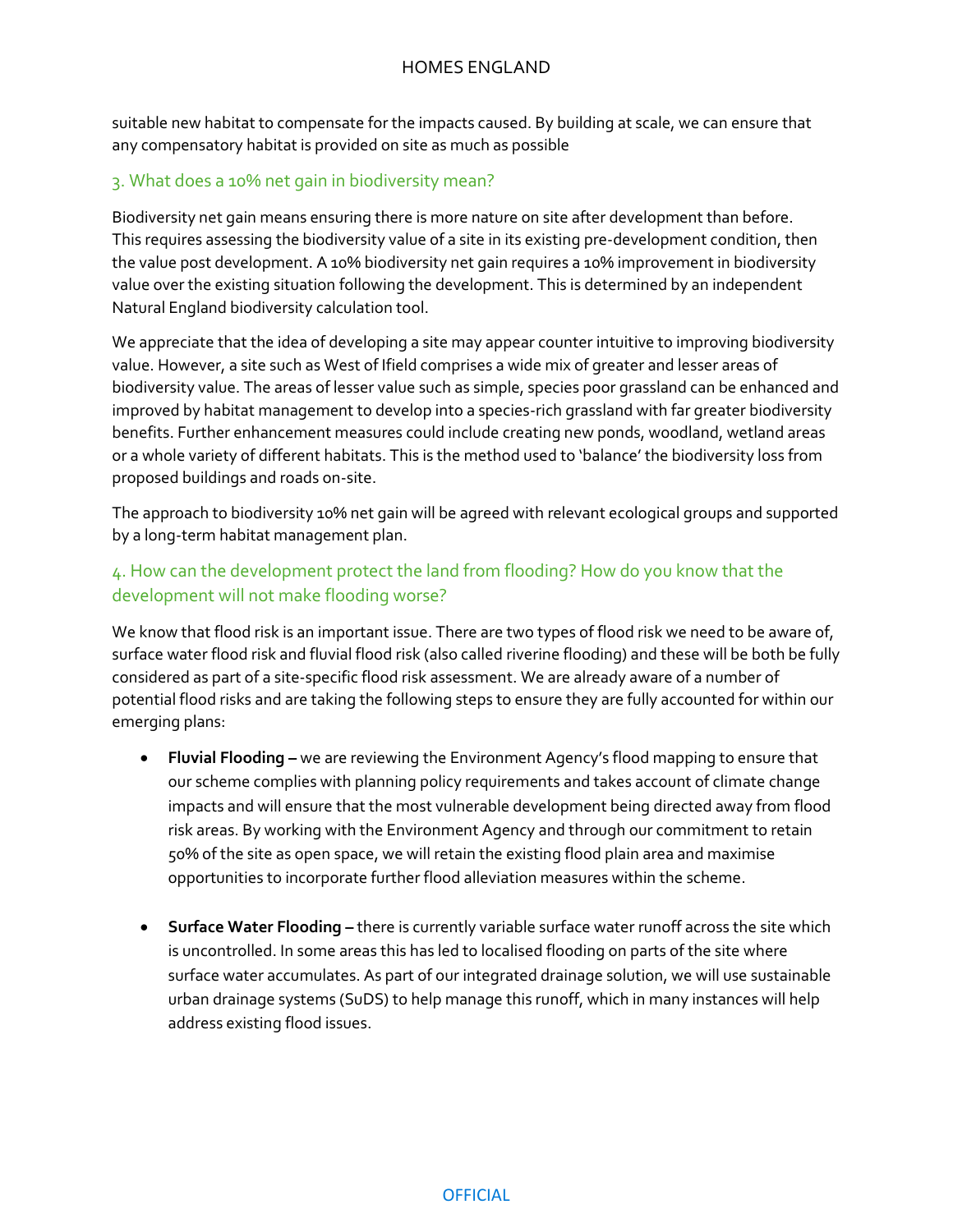# **Healthy Communities**

#### 1. Community infrastructure

# a. It can be difficult to get doctors' appointments already. What health services will be provided?

This was an issue many people raised and one we are discussing with the relevant Clinical Commissioning Groups. By delivering at scale and with more certainty about the location of future population growth, it is easier for health providers to understand what the future needs might be. While we cannot control how or where health services, we will ensure that where needs are identified we will ensure we address the impact of the scheme – through the provision of onsite infrastructure and / or necessary financial contributions.

In addition to addressing medical services, we will be designing the proposals in line with NHS Healthy New Town principles – following the approach taken at our Northstowe scheme. These principles include developing health services that will help people stay well, maximising active travel, fostering health in homes and buildings and connecting, involving and empowering people and communities. This will help future residents to stay fit and healthy – reducing the demand on health services.

#### b. What education facilities will be provided?

As a minimum we will provide for primary, secondary and SEND education requirements arising from the development as well as supporting opportunities to accommodate wider lifelong learning. There is also a need for new schools within the Ifield area to serve the existing community and we are working with education providers to identify opportunities to deliver new education facilities early, in a way that can meet these wider needs.

# Movement & Transport

#### 1. 10,000 homes and 10,000 jobs will generate a lot of traffic.

#### a. How will you address this?

The proposals are for a new community to be built over 30 years – during which we expect the way in which people travel to change dramatically. However, we recognise the existing issues and immediate concerns of residents and are in the process of identifying opportunities as to how the new development can help address these. Our plans will be informed by detailed transport modelling and preparation of a Transport Assessment that will consider both the construction and operational stages.

To promote the use of sustainable transport modes, the priority in the new neighbourhoods will be to walk first, then cycle, then public transport and then use the car. This hierarchy will inform the design of our scheme and infrastructure investment plan so as to ensure new residents are

#### **OFFICIAL**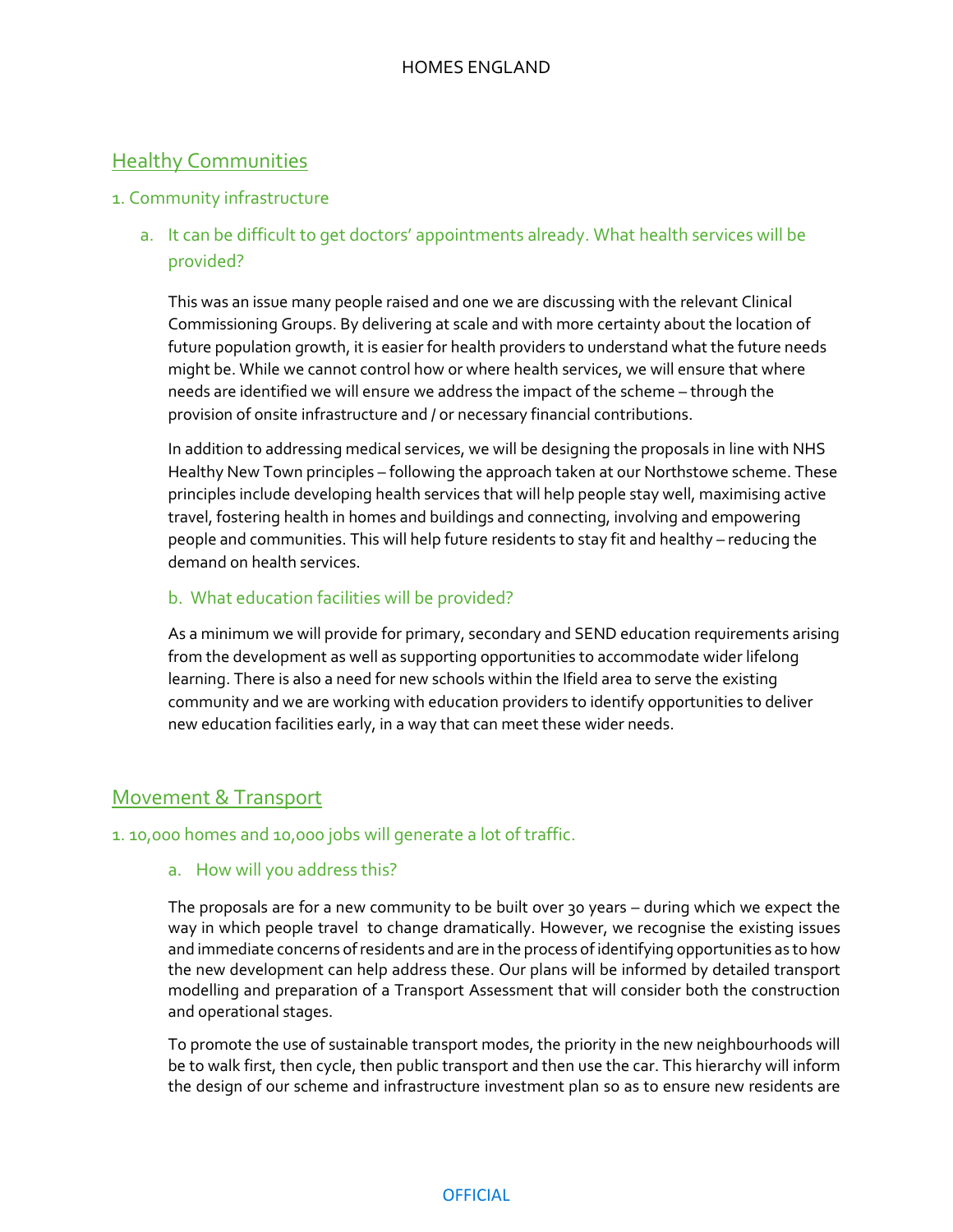not over-reliant on the car from the outset and we will prepare a site wider Travel Plan to ensure these measures are successful.

Where necessary, we will ensure that any measures build on the success of existing transport opportunities – such as the use of the Arun Valley Line and Metrobus Fastway – and are designed so that they can adapt to future changes in transport provision.

b. When and how will the Western Link be provided?

Opportunities for a new Crawley Western Link are being considered. In line with our transport strategy, we will ensure that we maximise the use of sustainable transport while helping to address existing congestion issues. We will ensure that the Crawley Western Link can be accommodated within the site and will work with WSCC and local authorities to identify an appropriate delivery strategy for the scheme as a whole.

# **Working**

1. You've said that you will create 10,000 jobs.

## a. What type of jobs will be created by the development?

There will be spaces created for a range of jobs close to the new homes, including those in schools, shops and community facilities as well as specific employment areas. There will be a wide range of jobs created for flexible working to support modern lifestyles, including opportunities for start-ups, smaller businesses and social enterprises. The site is strategically located at the heart of the Gatwick Diamond, with strong links to existing employment centres such as Manor Royal, Gatwick Airport, Horsham and Crawley Town Centre and the proposed neighbourhoods are well placed to help support the future growth of these areas. We will work with the Coast to Capital LEP, major employers and local economic development teams to ensure the opportunities are realised.

By building at scale, the development will create a large number of construction jobs over a long-time frame. In line with Homes England's wider objectives to diversify the housing market and promote modern methods of construction, there is also an opportunity for the development to improve skill set of the local construction sector.

#### b. Will these benefit existing residents?

These new jobs are not limited to new residents, existing residents will also benefit from access to new employment opportunities, both within the development and across the wider area.